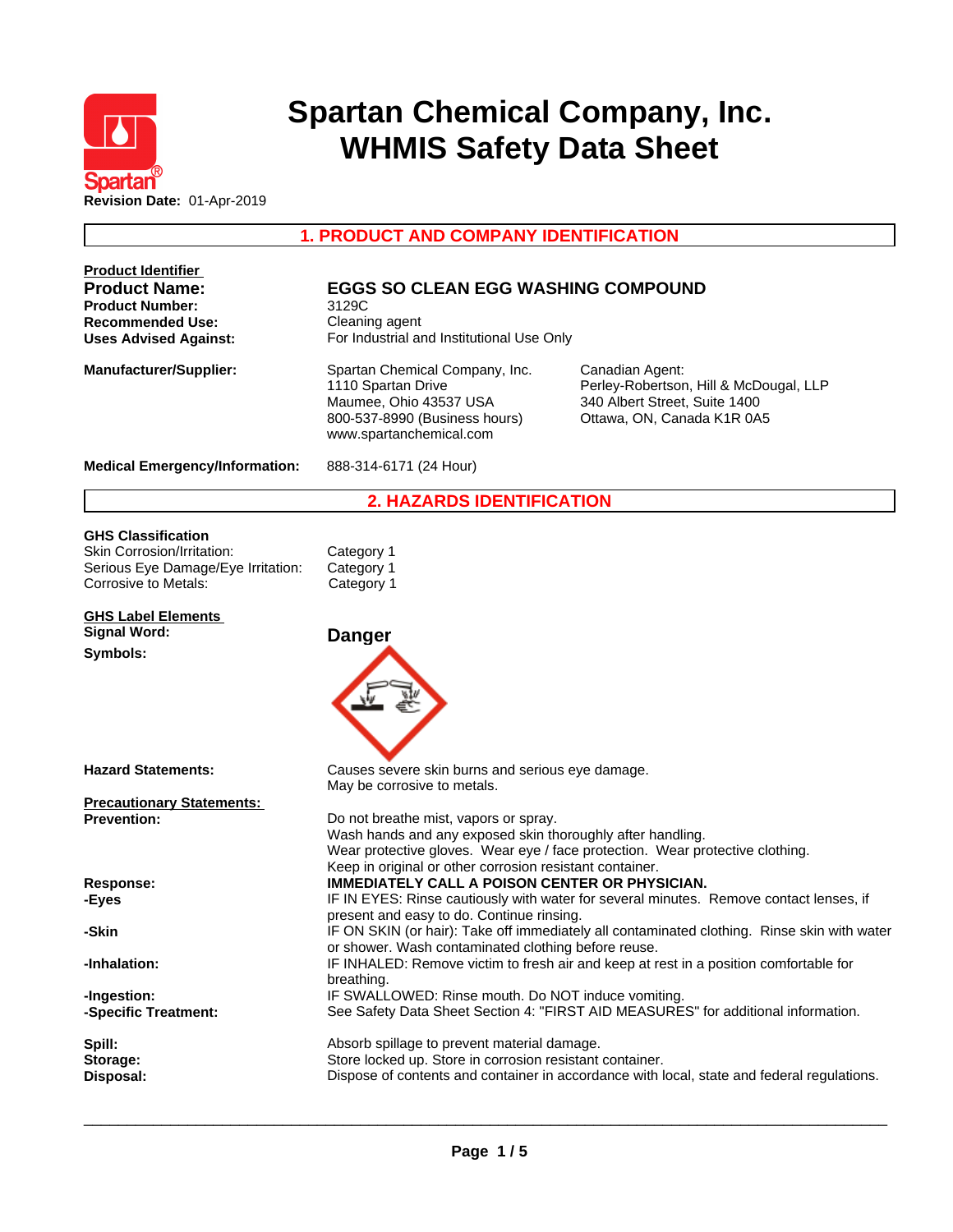### **Hazards Not Otherwise Classified:** Not Applicable

#### **Other Information:** • Corrosive.

- - Harmful if swallowed
	- Harmful contact may not cause immediate pain.
	- Inhalation of vapors or mist may cause respiratory irritation or damage.

 $\overline{\phantom{a}}$  ,  $\overline{\phantom{a}}$  ,  $\overline{\phantom{a}}$  ,  $\overline{\phantom{a}}$  ,  $\overline{\phantom{a}}$  ,  $\overline{\phantom{a}}$  ,  $\overline{\phantom{a}}$  ,  $\overline{\phantom{a}}$  ,  $\overline{\phantom{a}}$  ,  $\overline{\phantom{a}}$  ,  $\overline{\phantom{a}}$  ,  $\overline{\phantom{a}}$  ,  $\overline{\phantom{a}}$  ,  $\overline{\phantom{a}}$  ,  $\overline{\phantom{a}}$  ,  $\overline{\phantom{a}}$ 

- Take off and destroy contaminated shoes.
- Keep out of reach of children.

# **3. COMPOSITION / INFORMATION ON INGREDIENTS**

| <b>Chemical Name</b>     | <b>CAS No</b>   | Weight-%  |
|--------------------------|-----------------|-----------|
| Water                    | 7732-18-5       | $30 - 60$ |
| Polyalkylene Glycol      | $9003 - 11 - 6$ | $5 - 10$  |
| Sodium Xylenesulfonate   | 1300-72-7       | $5 - 10$  |
| Pentasodium Triphosphate | 7758-29-4       | 1-5       |
| Sodium Hydroxide         | 1310-73-2       | 1-5       |

The actual concentrations of the components in this product have been withheld as trade secrets.

#### **4. FIRST AID MEASURES**

| -Eye Contact:                                                                                                                                                                                                                                                                                                                                        | Rinse cautiously with water for at least 15 minutes. Remove contact lenses, if present and                                                                                         |  |  |  |
|------------------------------------------------------------------------------------------------------------------------------------------------------------------------------------------------------------------------------------------------------------------------------------------------------------------------------------------------------|------------------------------------------------------------------------------------------------------------------------------------------------------------------------------------|--|--|--|
| easy to do. Continue rinsing. IMMEDIATELY CALL A POISON CENTER OR PHYSICIAN.<br>Take off immediately all contaminated clothing and shoes. Rinse with water or shower for<br>-Skin Contact:<br>at least 15 minutes. IMMEDIATELY CALL A POISON CENTER OR PHYSICIAN. Wash<br>contaminated clothing before reuse. Discard or destroy contaminated shoes. |                                                                                                                                                                                    |  |  |  |
| -Inhalation:                                                                                                                                                                                                                                                                                                                                         | Remove victim to fresh air and keep at rest in a position comfortable for breathing.<br>IMMEDIATELY CALL A POISON CENTER OR PHYSICIAN.                                             |  |  |  |
| -Ingestion:                                                                                                                                                                                                                                                                                                                                          | Rinse mouth. Do NOT induce vomiting. IMMEDIATELY CALL A POISON CENTER OR<br>PHYSICIAN. Never give anything by mouth to an unconscious person.                                      |  |  |  |
| <b>Note to Physicians:</b>                                                                                                                                                                                                                                                                                                                           | NOTE TO PHYSICIAN: Probable mucosal damage may contraindicate the use of gastric<br>lavage.                                                                                        |  |  |  |
|                                                                                                                                                                                                                                                                                                                                                      | <b>5. FIRE-FIGHTING MEASURES</b>                                                                                                                                                   |  |  |  |
| <b>Suitable Extinguishing Media:</b>                                                                                                                                                                                                                                                                                                                 | Product does not support combustion, Use extinguishing agent suitable for type of<br>surrounding fire                                                                              |  |  |  |
| Specific Hazards Arising from the<br>Chemical:                                                                                                                                                                                                                                                                                                       | Dried product is capable of burning. Combustion products are toxic.                                                                                                                |  |  |  |
| <b>Hazardous Combustion Products:</b>                                                                                                                                                                                                                                                                                                                | May include Carbon monoxide Carbon dioxide and other toxic gases or vapors.                                                                                                        |  |  |  |
| <b>Protective Equipment and</b>                                                                                                                                                                                                                                                                                                                      | Wear MSHA/NIOSH approved self-contained breathing apparatus (SCBA) and full                                                                                                        |  |  |  |
| <b>Precautions for Firefighters:</b>                                                                                                                                                                                                                                                                                                                 | protective gear. Cool fire-exposed containers with water spray.                                                                                                                    |  |  |  |
|                                                                                                                                                                                                                                                                                                                                                      | <b>6. ACCIDENTAL RELEASE MEASURES</b>                                                                                                                                              |  |  |  |
| <b>Personal Precautions:</b>                                                                                                                                                                                                                                                                                                                         | Avoid contact with skin, eyes or clothing. Use personal protective equipment as required.                                                                                          |  |  |  |
| <b>Environmental Precautions:</b>                                                                                                                                                                                                                                                                                                                    | Do not rinse spill onto the ground, into storm sewers or bodies of water.                                                                                                          |  |  |  |
| <b>Methods for Clean-Up:</b>                                                                                                                                                                                                                                                                                                                         | Prevent further leakage or spillage if safe to do so. Contain and collect spillage with<br>non-combustible absorbent material, (e.g. sand, earth, diatomaceous earth, vermiculite) |  |  |  |
|                                                                                                                                                                                                                                                                                                                                                      | and place in container for disposal according to local / national regulations (see Section 13).                                                                                    |  |  |  |
|                                                                                                                                                                                                                                                                                                                                                      | <b>7. HANDLING AND STORAGE</b>                                                                                                                                                     |  |  |  |
| <b>Advice on Safe Handling:</b>                                                                                                                                                                                                                                                                                                                      | Handle in accordance with good industrial hygiene and safety practice. Wash thoroughly<br>after handling.                                                                          |  |  |  |
| <b>Storage Conditions:</b>                                                                                                                                                                                                                                                                                                                           | Keep containers tightly closed in a dry, cool and well-ventilated place. Keep out of the reach<br>of children. Keep from freezing.                                                 |  |  |  |
|                                                                                                                                                                                                                                                                                                                                                      |                                                                                                                                                                                    |  |  |  |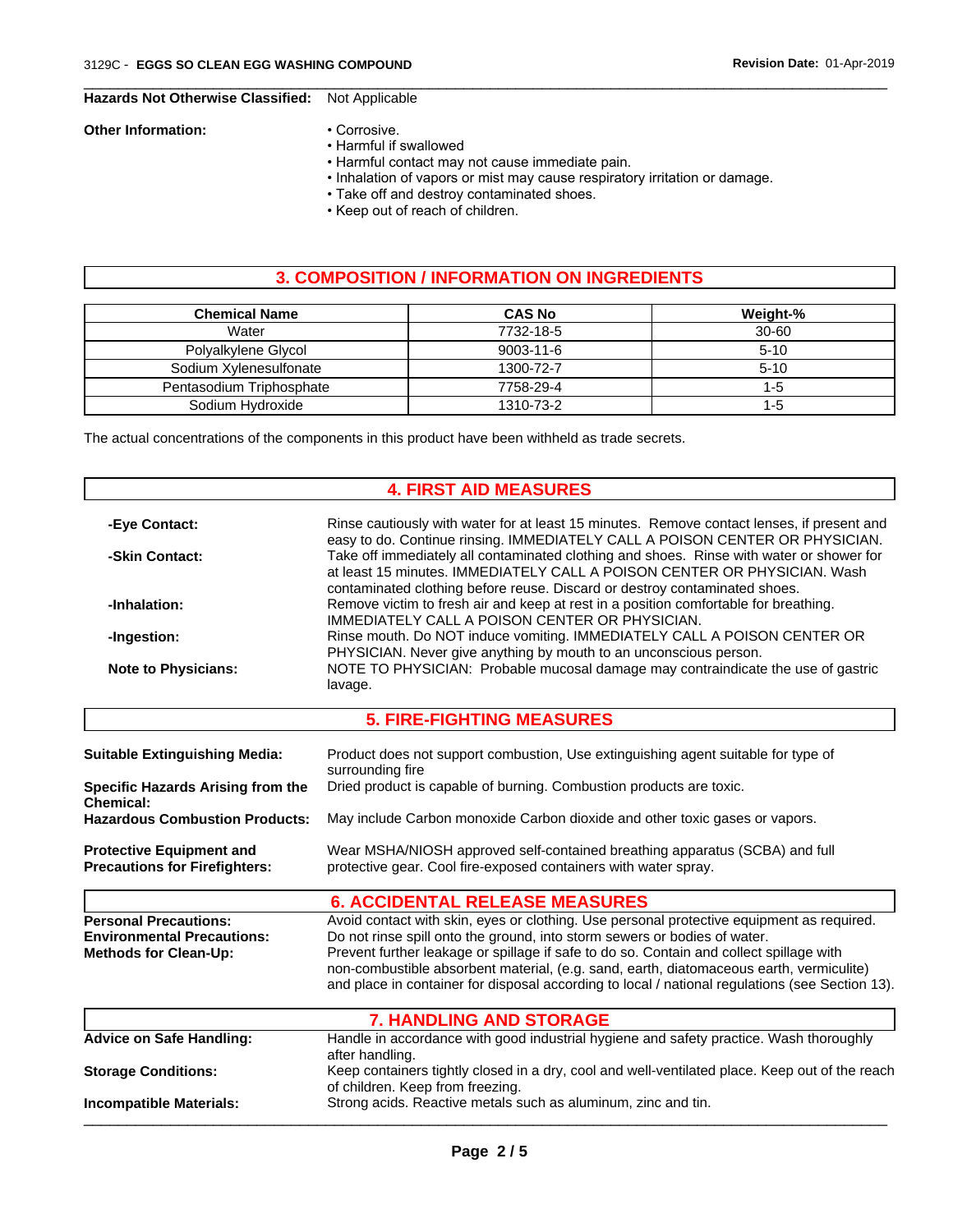**Suggested Shelf Life:** Minimum of 2 years from date of manufacture.

# **8. EXPOSURE CONTROLS / PERSONAL PROTECTION**

 $\overline{\phantom{a}}$  ,  $\overline{\phantom{a}}$  ,  $\overline{\phantom{a}}$  ,  $\overline{\phantom{a}}$  ,  $\overline{\phantom{a}}$  ,  $\overline{\phantom{a}}$  ,  $\overline{\phantom{a}}$  ,  $\overline{\phantom{a}}$  ,  $\overline{\phantom{a}}$  ,  $\overline{\phantom{a}}$  ,  $\overline{\phantom{a}}$  ,  $\overline{\phantom{a}}$  ,  $\overline{\phantom{a}}$  ,  $\overline{\phantom{a}}$  ,  $\overline{\phantom{a}}$  ,  $\overline{\phantom{a}}$ 

| <b>Occupational Exposure Limits:</b><br><b>Chemical Name</b> | <b>ACGIH TLV</b>                                                                                       | <b>OSHA PEL</b>                                                                                                                                                                                                                                                         | <b>NIOSH</b>                |
|--------------------------------------------------------------|--------------------------------------------------------------------------------------------------------|-------------------------------------------------------------------------------------------------------------------------------------------------------------------------------------------------------------------------------------------------------------------------|-----------------------------|
| Sodium Hydroxide                                             | Ceiling: 2 mg/m <sup>3</sup>                                                                           | TWA: $2 \text{ mg/m}^3$                                                                                                                                                                                                                                                 | IDLH: $10 \text{ mg/m}^3$   |
| 1310-73-2                                                    |                                                                                                        | (vacated) Ceiling: $2 \text{ mg/m}^3$                                                                                                                                                                                                                                   | Ceiling: $2 \text{ mg/m}^3$ |
| <b>Engineering Controls:</b>                                 | Provide good general ventilation.<br>engineering controls should be considered.<br>product is handled. | If work practices generate dust, fumes, gas, vapors or mists which expose workers to<br>chemicals above the occupational exposure limits, local exhaust ventilation or other<br>Eye wash stations and shower facilities should be readily accessible in areas where the |                             |
| <b>Personal Protective Equipment</b>                         |                                                                                                        |                                                                                                                                                                                                                                                                         |                             |
| <b>Eye/Face Protection:</b>                                  |                                                                                                        | Wear splash goggles. For severe use-conditions, wear a face shield over the goggles.                                                                                                                                                                                    |                             |
| <b>Skin and Body Protection:</b>                             | product.                                                                                               | Wear rubber or other chemical-resistant gloves. Use of impervious apron, boots and other<br>protective equipment should be considered in order to prevent or minimize contact with this                                                                                 |                             |
| <b>Respiratory Protection:</b>                               | Not required with expected use.                                                                        |                                                                                                                                                                                                                                                                         |                             |
|                                                              |                                                                                                        | If occupational exposure limits are exceeded or respiratory irritation occurs, use of a                                                                                                                                                                                 |                             |
|                                                              | 3 should be considered.                                                                                | NIOSH/MSHA approved respirator suitable for the use-conditions and chemicals in Section                                                                                                                                                                                 |                             |
| <b>General Hygiene Considerations:</b>                       |                                                                                                        | Wash hands and any exposed skin thoroughly after handling.                                                                                                                                                                                                              |                             |
|                                                              | See 29 CFR 1910.132-138 for further guidance.                                                          |                                                                                                                                                                                                                                                                         |                             |

#### **9. PHYSICAL AND CHEMICAL PROPERTIES**

| Appearance/Physical State:            | Liquid                       |
|---------------------------------------|------------------------------|
| Color:                                | Colorless to Light yellow    |
| lOdor:                                | Mild                         |
| Odor Threshold:                       | No information available.    |
| pH:                                   | 13.5                         |
| Melting Point / Freezing Point:       | No information available.    |
| <b>Boiling Point / Boiling Range:</b> | 100 °C / 212 °F              |
| Flash Point:                          | > 100 °C / > 212 °F ASTM D56 |
| <b>Evaporation Rate:</b>              | < 1                          |
| Flammability (solid, gas)             | No information available.    |
| <b>Upper Flammability Limit:</b>      | No information available.    |
| <b>Lower Flammability Limit:</b>      | No information available.    |
| Vapor Pressure:                       | No information available.    |
| Vapor Density:                        | No information available.    |
| <b>Specific Gravity:</b>              | 1.075                        |
| Solubility(ies):                      | Soluble in water             |
| <b>Partition Coefficient:</b>         | No information available.    |
| <b>Autoignition Temperature:</b>      | No information available.    |
| <b>Decomposition Temperature:</b>     | No information available.    |
| Viscosity:                            | No information available.    |

# **10. STABILITY AND REACTIVITY**

| <b>Reactivity:</b>             | This material is considered to be non-reactive under normal conditions of use.                               |
|--------------------------------|--------------------------------------------------------------------------------------------------------------|
| <b>Chemical Stability:</b>     | Stable under normal conditions.                                                                              |
|                                | Possibility of Hazardous Reactions: Contact with aluminum or other reactive metals may release hydrogen gas. |
| <b>Conditions to Avoid:</b>    | Extremes of temperature and direct sunlight.                                                                 |
| Incompatible Materials:        | Strong acids. Reactive metals such as aluminum, zinc and tin.                                                |
| <b>Hazardous Decomposition</b> | May include carbon monoxide, carbon dioxide (CO2) and other toxic gases or vapors.                           |
| <b>Products:</b>               |                                                                                                              |
|                                |                                                                                                              |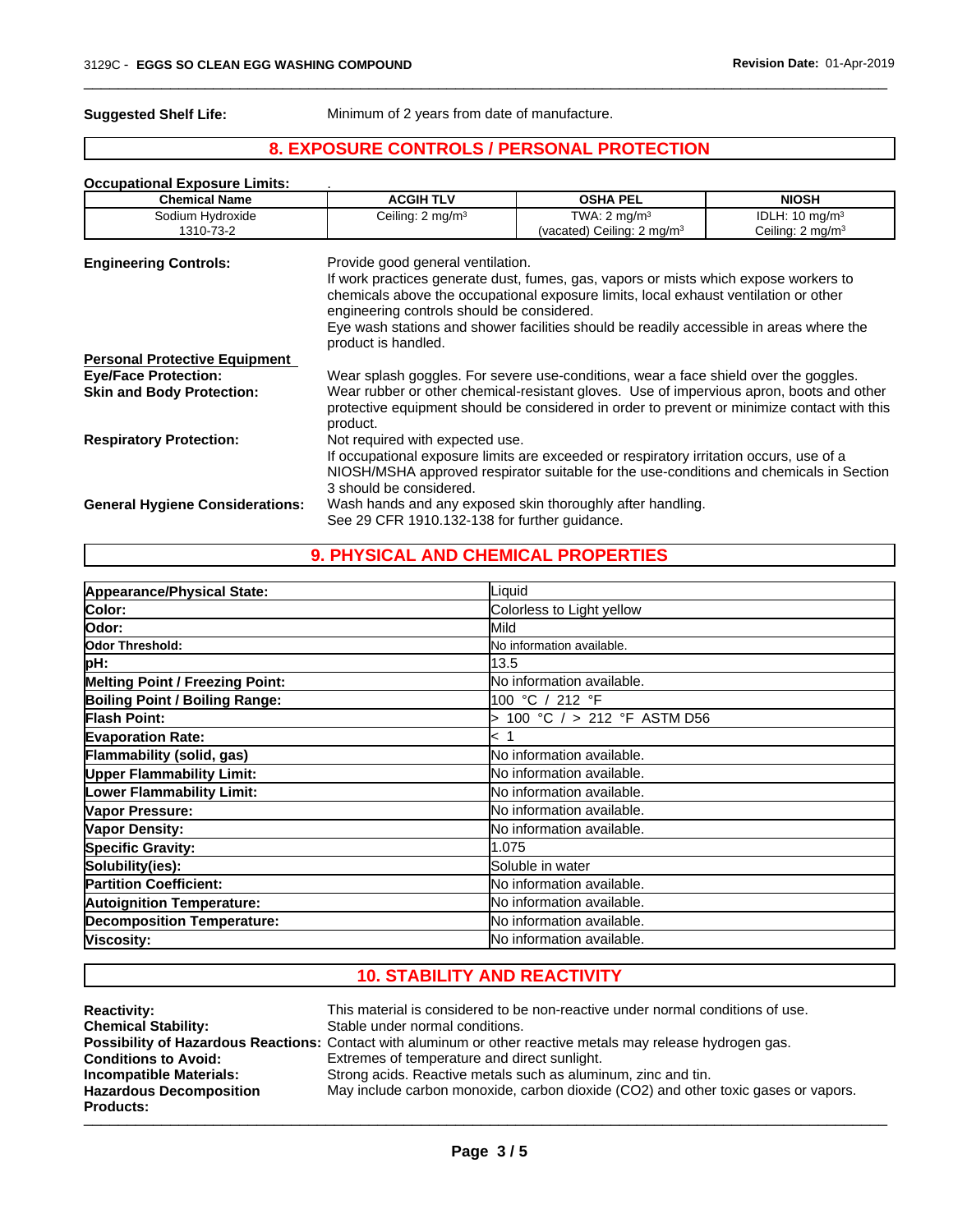|                                                                | <b>11. TOXICOLOGICAL INFORMATION</b>                                                                     |
|----------------------------------------------------------------|----------------------------------------------------------------------------------------------------------|
| <b>Likely Routes of Exposure:</b>                              | Eyes, Skin, Ingestion, Inhalation.                                                                       |
| <b>Symptoms of Exposure:</b>                                   |                                                                                                          |
| -Eye Contact:                                                  | Pain, redness, swelling of the conjunctiva and tissue damage. Eye contact may cause<br>permanent damage. |
| -Skin Contact:                                                 | Pain, redness, blistering and possible chemical burn.                                                    |
| -Inhalation:                                                   | Irritation or damage to the mucus membranes of the respiratory tract. Nasal discomfort and<br>coughing.  |
| -Ingestion:                                                    | Damage or chemical burns to mouth, throat and stomach. Pain, nausea, vomiting and<br>diarrhea.           |
| Immediate, Delayed, Chronic Effects                            |                                                                                                          |
| Product Information:                                           | Data not available or insufficient for classification.                                                   |
| Target Organ Effects:<br><b>Numerical Measures of Toxicity</b> | -Eyes. Respiratory System. - Skin.                                                                       |
|                                                                | The following acute toxicity estimates (ATE) are calculated based on the GHS document.                   |
| ATEmix (oral):                                                 | 11408 mg/kg                                                                                              |
| ATEmix (dermal):                                               | 89280 mg/kg                                                                                              |

 $\overline{\phantom{a}}$  ,  $\overline{\phantom{a}}$  ,  $\overline{\phantom{a}}$  ,  $\overline{\phantom{a}}$  ,  $\overline{\phantom{a}}$  ,  $\overline{\phantom{a}}$  ,  $\overline{\phantom{a}}$  ,  $\overline{\phantom{a}}$  ,  $\overline{\phantom{a}}$  ,  $\overline{\phantom{a}}$  ,  $\overline{\phantom{a}}$  ,  $\overline{\phantom{a}}$  ,  $\overline{\phantom{a}}$  ,  $\overline{\phantom{a}}$  ,  $\overline{\phantom{a}}$  ,  $\overline{\phantom{a}}$ 

#### **Component Acute Toxicity Information**

| <b>Chemical Name</b>                   | Oral LD50                                | <b>Dermal LD50</b>      | <b>Inhalation LC50</b>              |
|----------------------------------------|------------------------------------------|-------------------------|-------------------------------------|
| Water<br>7732-18-5                     | $> 90$ mL/kg (Rat)                       | Not Available           | Not Available                       |
| Polyalkylene Glycol<br>$9003 - 11 - 6$ | $= 5700$ mg/kg (Rat) = 16 g/kg (<br>Rat) | Not Available           | $=$ 320 mg/m <sup>3</sup> (Rat) 4 h |
| Sodium Xylenesulfonate<br>1300-72-7    | $= 1000$ mg/kg (Rat)                     | Not Available           | Not Available                       |
| Pentasodium Triphosphate<br>7758-29-4  | $= 3120$ mg/kg (Rat)                     | $>$ 7940 mg/kg (Rabbit) | Not Available                       |
| Sodium Hydroxide<br>1310-73-2          | Not Available                            | $= 1350$ mg/kg (Rabbit) | Not Available                       |

**Carcinogenicity:** No components present at 0.1% or greater are listed as to being carcinogens by ACGIH, IARC, NTP or OSHA.

#### **12. ECOLOGICAL INFORMATION**

| <b>Algae/Aquatic Plants</b>           | Fish                                               | <b>Toxicity to</b><br><b>Microorganisms</b>                                         | Crustacea     |  |
|---------------------------------------|----------------------------------------------------|-------------------------------------------------------------------------------------|---------------|--|
| Not Available                         | 45.4: 96 h Oncorhynchus<br>mykiss mg/L LC50 static | Not Available                                                                       | Not Available |  |
| <b>Persistence and Degradability:</b> |                                                    |                                                                                     |               |  |
|                                       |                                                    |                                                                                     |               |  |
| <b>13. DISPOSAL CONSIDERATIONS</b>    |                                                    |                                                                                     |               |  |
|                                       |                                                    | No information available.<br>No information available.<br>No information available. |               |  |

**US EPA Waste Number:** 

**Disposal of Wastes:** Dispose of in accordance with federal, state and local regulations.<br>**Contaminated Packaging:** Dispose of in accordance with federal, state and local regulations. Dispose of in accordance with federal, state and local regulations.<br>D002

## **14. TRANSPORT INFORMATION**

| TDG / DOT:                   |  |
|------------------------------|--|
| UN/ID No:                    |  |
| <b>Proper Shipping Name:</b> |  |
| <b>Hazard Class:</b>         |  |

**Not Regulated UN/ID No:** UN 1760 Corrosive Liquids, n.o.s.,(contains sodium hydroxide) **Hazard Class:** <sup>8</sup> \_\_\_\_\_\_\_\_\_\_\_\_\_\_\_\_\_\_\_\_\_\_\_\_\_\_\_\_\_\_\_\_\_\_\_\_\_\_\_\_\_\_\_\_\_\_\_\_\_\_\_\_\_\_\_\_\_\_\_\_\_\_\_\_\_\_\_\_\_\_\_\_\_\_\_\_\_\_\_\_\_\_\_\_\_\_\_\_\_\_\_\_\_